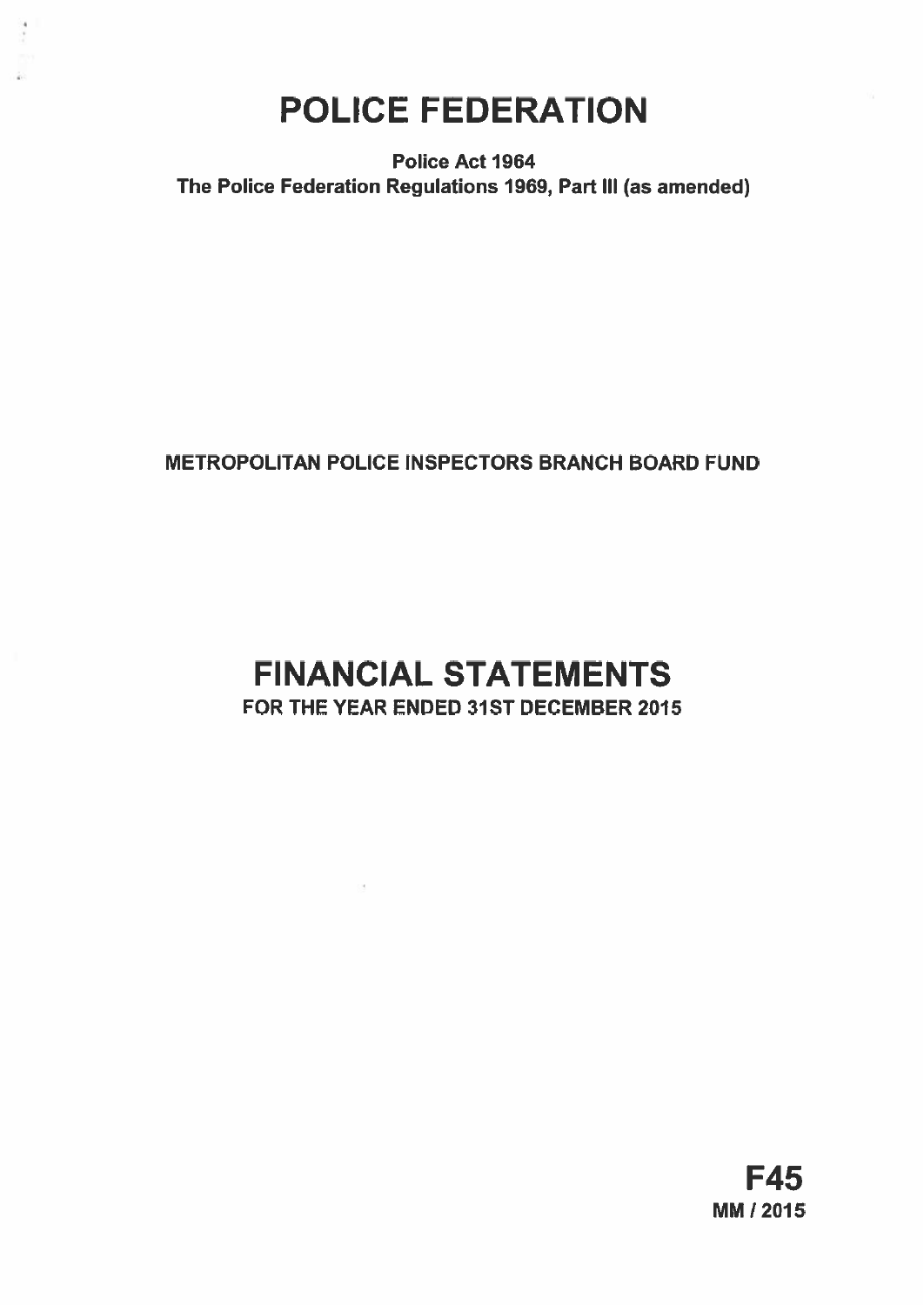# METROPOLITAN POLICE INSPECTORS BRANCH BOARD FUND

# YEAR ENDED 31ST DECEMBER 2015

G. Barratt Jubilee House. 230-232 Putney Bridge Road, Putney, SW1S 2PD

SECRETARY and TREASURER S. Sagar

York House, 2 Elmfleld Park, Bromley, Kent. BR1 1LU

AUDITORS George Hay & Company, Chartered Accountants & Statutory Auditors, 83 Cambridge Street, Pimlico, London. SW1V 4PS

TRUSTEES J. Frost

Islington Police Station, 2 Tolpuddle Street, London. N1 0YY

J. Murphy Federation House, **Highbury Drive,** Leatherhead, Surrey. KT22 7UY

A. Stuart Greenwich Police Station, 31 Royal Hill, Greenwich. SEIO 8RR

SHOW NAMES AND ADDRESSES OF ABOVE OFFICIALS AND QUALIFICATIONS OF AUDITORS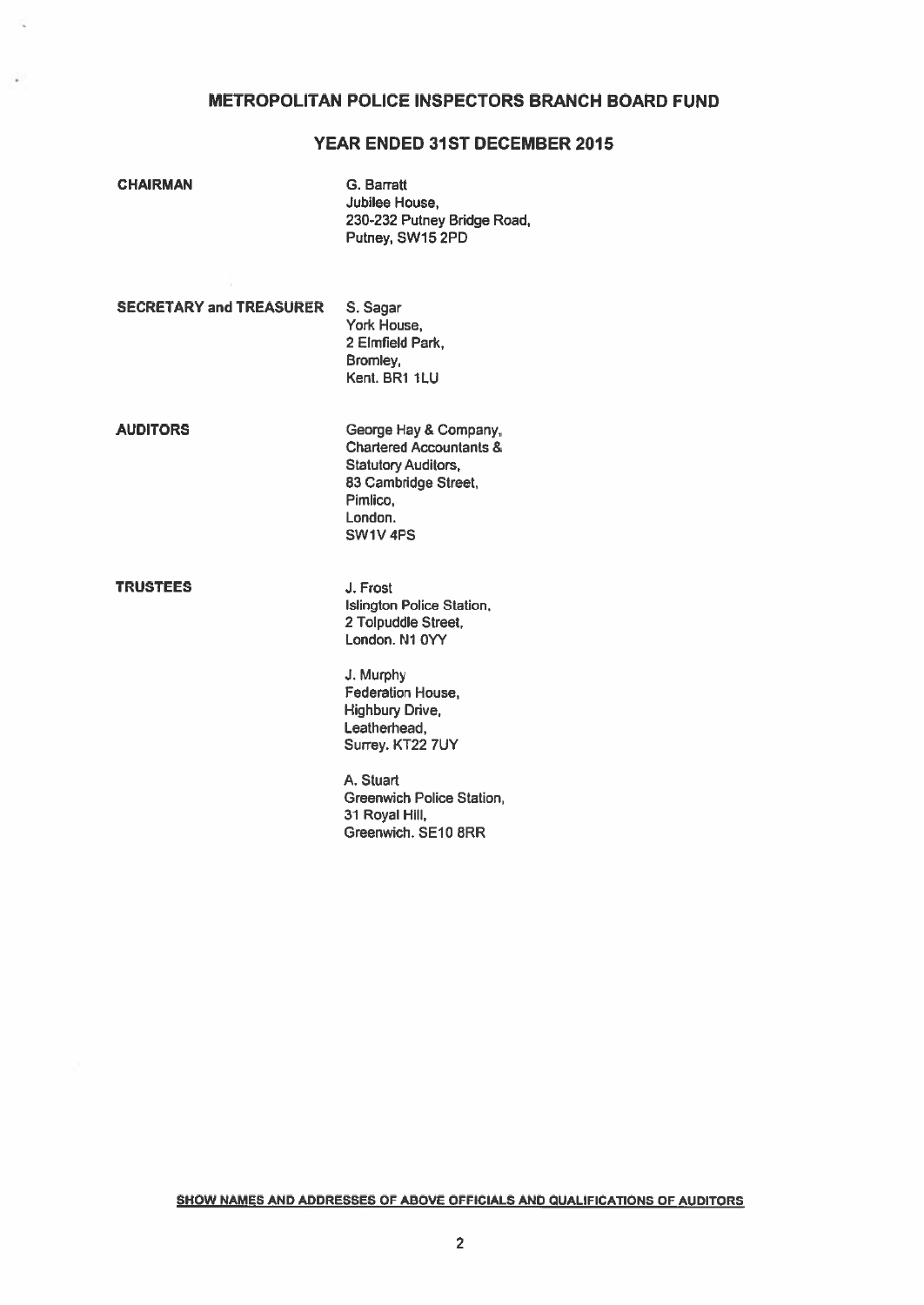# INDEPENDENT AUDITOR'S REPORT TO THE MEMBERS OF METROPOLITAN POLICE INSPECTORS BRANCH BOARD FUND

We have audited the financial statements of the Metropolitan Police Inspectors Branch Board Fund for the year ended 31st December 2015, which comprise the Income and Expenditure Account, the Balance Sheet, and the related notes. The financial statements have been prepared under the requirements of the Police Federation Regulations and Fund Rules.

This report is made solely to the Fund's members, as a body. Our audit work has been undertaken so that we might state to the Fund's members those matters we are required to state to them in an auditor's report and for no other purpose. To the fullest extent permitted by law, we do not accept or assume responsibility to anyone other than the Fund and the Fund's members as a body, for our audit work, for this report, or for the opinions we have formed.

#### Respective responsibilities of the management committee and auditors

As explained more fully in the Statement of Management Committee's Responsibilities set out in the notes to the financial statements the management committee are responsible for the preparation of the financial statements and for being satisfied that they fairly reflect the state of the Fund's affairs as at 31st December 2015 and of its results for the year then ended.

Our responsibility is to audit and express an opinion on the financial statements in accordance with applicable law and International Standards on Auditing (UK and Ireland). Those standards require us to comply with the Auditing Practices Board's Ethical Standards for Auditors.

## Scope of the audit of the financial statements

An audit involves obtaining evidence about the amounts and disclosures in the financial statements sufficient to give reasonable assurance that the financial statements are free from material misstatement, whether caused by fraud or error. This includes an assessment of: whether the accounting policies are appropriate to the Fund's circumstances and have been consistently applied and adequately disclosed; the reasonableness of significant accounting estimates made by the management committee; and the overall presentation of the financial statements,

#### Opinion on financial statements

In our opinion the financial statements:

- fairly reflect the state of the Fund's affairs as at 31st December 2015 and of its results for the year then ended;
- have been properly prepared in accordance with the measurement principles of United Kingdom Generally Accepted Accounting Practice; and
- have been prepared in accordance with the Police Federation Regulations and Fund Rules.

#### Other Matters

The financial statements for the year ended 31st December 2015 includes all funds raised for the purpose of the Joint Branch Board Fund in accordance with Regulation 2 Police Federation (Amendment) Regulations 2015.

Signed: Reachtlan

George Hay & Company Chartered Accountants & Statutory Auditors 83 Cambridge Street Pimlico London SW1V 4PS **Dated:** 1st February 2016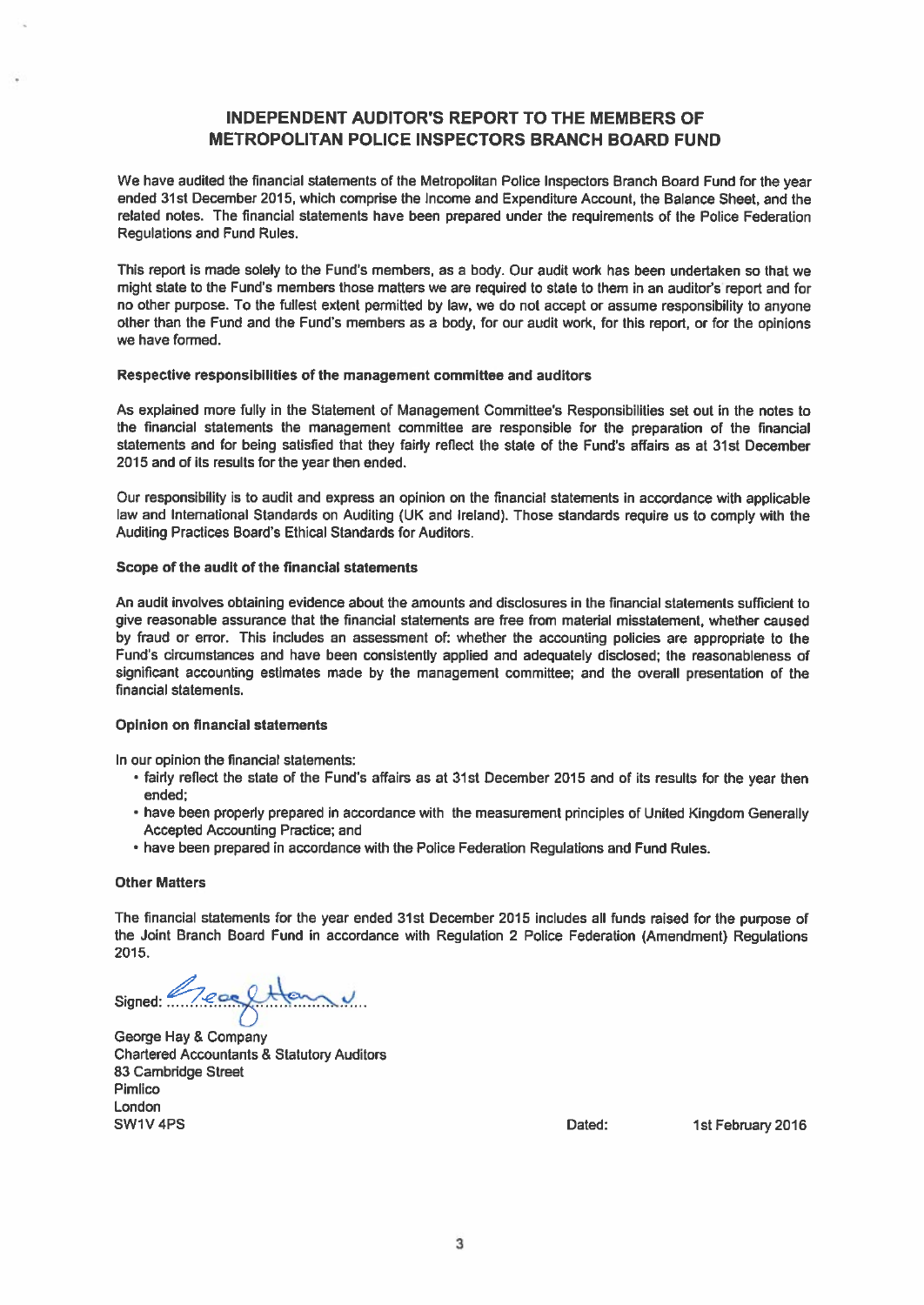# INCOME AND EXPENDITURE ACCOUNT FOR THE YEAR ENDED 31ST DECEMBER 2015

| <b>INCOME</b>                                                                                                                                  | $(01.01.15 -$<br>31.03.15 | $(01.04.15 -$<br>31.12.15 | 2015      | 2014                      |
|------------------------------------------------------------------------------------------------------------------------------------------------|---------------------------|---------------------------|-----------|---------------------------|
| <b>Weekly Subscriptions</b><br>Constables                                                                                                      |                           |                           |           |                           |
| <b>Sergeants</b>                                                                                                                               |                           |                           |           |                           |
| Inspectors                                                                                                                                     | 105,375                   | 308,767                   | 414,142   | 413,818                   |
|                                                                                                                                                |                           |                           | 414,142   | 413,818                   |
|                                                                                                                                                | $(01.01.15 -$             | $(01.04.15 -$             |           |                           |
| Less: Payable to Central/Joint Committee<br>Constables                                                                                         | 31.03.15)                 | 31.12.15                  |           |                           |
| Sergeants                                                                                                                                      |                           |                           |           |                           |
| Inspectors                                                                                                                                     | 73,763                    |                           | 73,763    | 289,672                   |
| Joint Central Committee                                                                                                                        |                           | 216,136                   | 216,136   |                           |
|                                                                                                                                                |                           |                           | 289,899   | 289,672                   |
|                                                                                                                                                |                           |                           |           |                           |
| <b>NET INCOME</b>                                                                                                                              |                           |                           | 124,243   | 124,146                   |
| Less. ADMINISTRATIVE EXPENSES (Note 1)                                                                                                         |                           |                           | 124,248   | 124,152                   |
| (DEFICIT) OF SUBSCRIPTION INCOME<br><b>OVER EXPENDITURE</b>                                                                                    |                           |                           | (5)       | $\overline{(6)}$          |
| Add: Other Income - (Note 1.1)<br>To include all income as specified in Regulation 2c in the<br>Police Federation (Amendments) Regulation 2015 |                           |                           |           |                           |
| (DEFICIT) FOR THE YEAR<br><b>BEFORE GAINS / (LOSSES)</b>                                                                                       |                           |                           | (5)       | (6)                       |
| Gains / (Losses) - (Note 1.2)                                                                                                                  |                           |                           |           |                           |
| (DEFICIT) FOR THE YEAR                                                                                                                         |                           |                           | (5)       | (6)                       |
| <b>ACCUMULATED FUND BROUGHT FORWARD</b>                                                                                                        |                           |                           | 130,415   | 130,421                   |
| <b>ACCUMULATED FUND CARRIED FORWARD</b>                                                                                                        |                           |                           | £ 130,410 | $\overline{f}$<br>130,415 |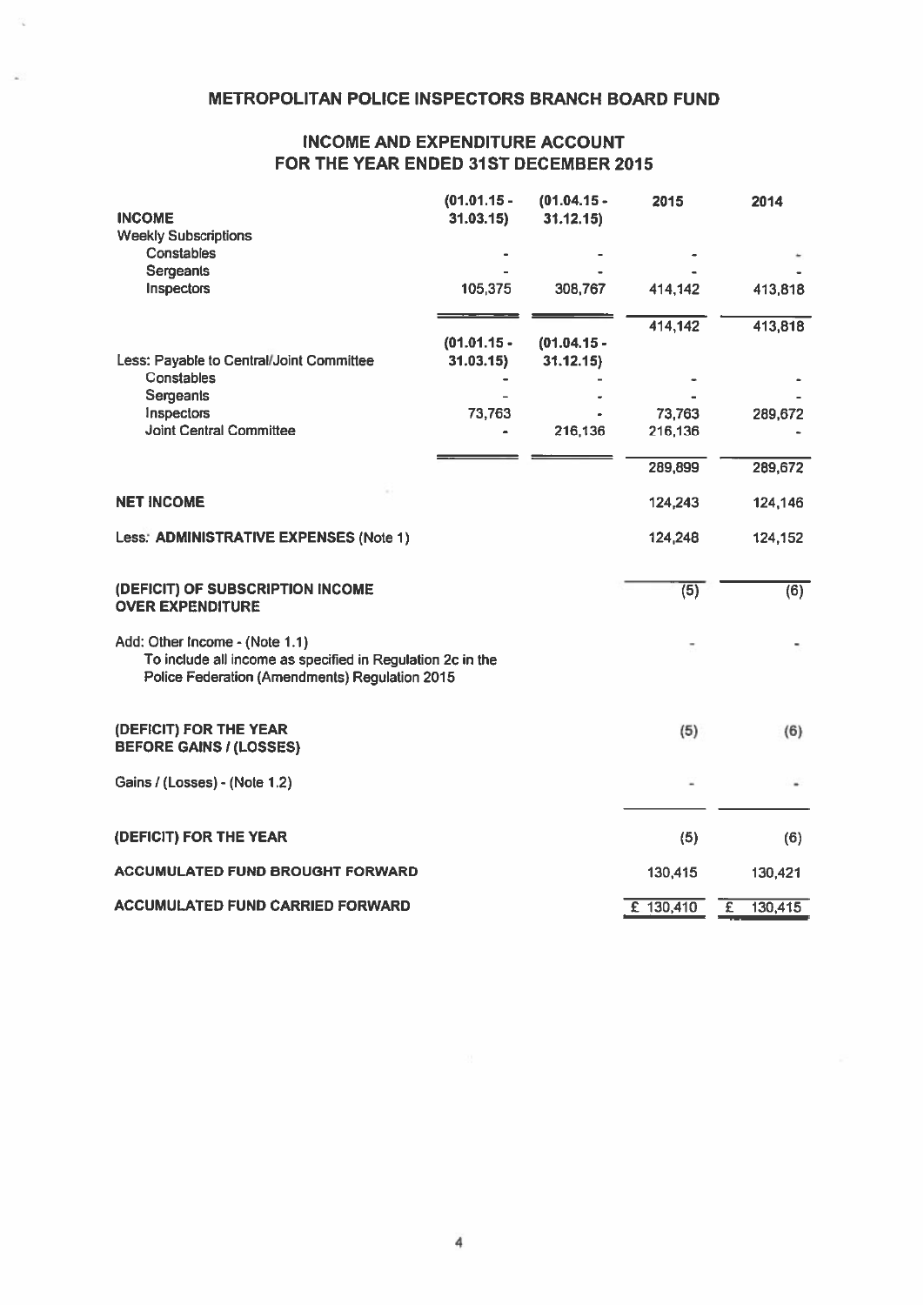# BALANCE SHEET AS AT 31ST DECEMBER 2015

|                                                                             | Cost             | Accumulated<br>Depreciation/<br>Revaluation/<br>Impairment | 2015<br>Net Book<br>Value |   | 2014          |
|-----------------------------------------------------------------------------|------------------|------------------------------------------------------------|---------------------------|---|---------------|
| <b>FIXED ASSETS</b>                                                         |                  |                                                            |                           |   |               |
| <b>Furniture and Fittings</b>                                               |                  |                                                            |                           |   |               |
| <b>Computer Equipment</b>                                                   |                  |                                                            |                           |   |               |
| Investments                                                                 |                  |                                                            |                           |   |               |
| Others - (Specify)                                                          |                  |                                                            |                           |   |               |
| <b>Freehold Property</b>                                                    | 112,396          |                                                            | 112,396                   |   | 112,396       |
| <b>Office Equipment</b>                                                     | 2,515<br>114,911 | 2,501<br>2,501                                             | 14<br>112,410             |   | 19<br>112,415 |
|                                                                             |                  |                                                            |                           |   |               |
| <b>CURRENT ASSETS</b>                                                       |                  |                                                            |                           |   |               |
| <b>Subscriptions Due</b><br>Cash at Bank and in Hand                        |                  | 23,988                                                     |                           |   | 19,757        |
| Others - (Specify)                                                          |                  |                                                            |                           |   |               |
| <b>Debtors</b>                                                              |                  | 12,342                                                     |                           |   | 1,223         |
|                                                                             |                  |                                                            |                           |   |               |
|                                                                             |                  | 36,330                                                     |                           |   | 20,980        |
| Less:                                                                       |                  |                                                            |                           |   |               |
| <b>CURRENT LIABILITIES</b>                                                  |                  |                                                            |                           |   |               |
| Contributions due to Joint/Central Committee (Note 4)                       |                  | (9,428)                                                    |                           |   | (24, 326)     |
| <b>Corporation Tax</b>                                                      |                  |                                                            |                           |   |               |
| <b>Sundry Accrued Expenses</b>                                              |                  | 15,046                                                     |                           |   | 11,319        |
| Amounts due to Metropolitan Police (JEC) Fund                               |                  | 12,712                                                     |                           |   | 15,987        |
|                                                                             |                  |                                                            |                           |   |               |
|                                                                             |                  | 18,330                                                     |                           |   | 2,980         |
|                                                                             |                  |                                                            |                           |   |               |
| <b>NET CURRENT ASSETS/(LIABILITIES)</b>                                     |                  |                                                            | 18,000                    |   | 18,000        |
|                                                                             |                  |                                                            |                           |   |               |
| TOTAL ASSETS LESS CURRENT LIABILITIES                                       |                  |                                                            | 130,410                   |   | 130,415       |
|                                                                             |                  |                                                            |                           |   |               |
| <b>CREDITORS: amounts falling due after more than one year</b><br>(Specify) |                  |                                                            |                           |   |               |
|                                                                             |                  |                                                            |                           |   |               |
|                                                                             |                  |                                                            |                           |   |               |
| <b>NET ASSETS</b>                                                           |                  |                                                            | £ 130,410                 | £ | 130,415       |
|                                                                             |                  |                                                            |                           |   |               |
| <b>REPRESENTED BY</b><br><b>Accumulated Fund</b>                            |                  |                                                            | 130,410                   |   | 130,415       |
| Other Reserves - (Specify)                                                  |                  |                                                            |                           |   |               |
|                                                                             |                  |                                                            |                           |   |               |
|                                                                             |                  |                                                            | £ 130,410                 | £ | 130,415       |
|                                                                             |                  |                                                            |                           |   |               |

We certify that we have fully complied with the Regulation 2 Police Federation (Amendment) Regulations 2015 and disclosed in the F45 all funds of which we are a beneficiary. We understand that failure to comply with this Regulation could be deemed a criminal and/or Police Disciplinary mailer.

Signed... ... CHAIRMAN .........TREASURER Signed

Date accounts approved: 1st February 2016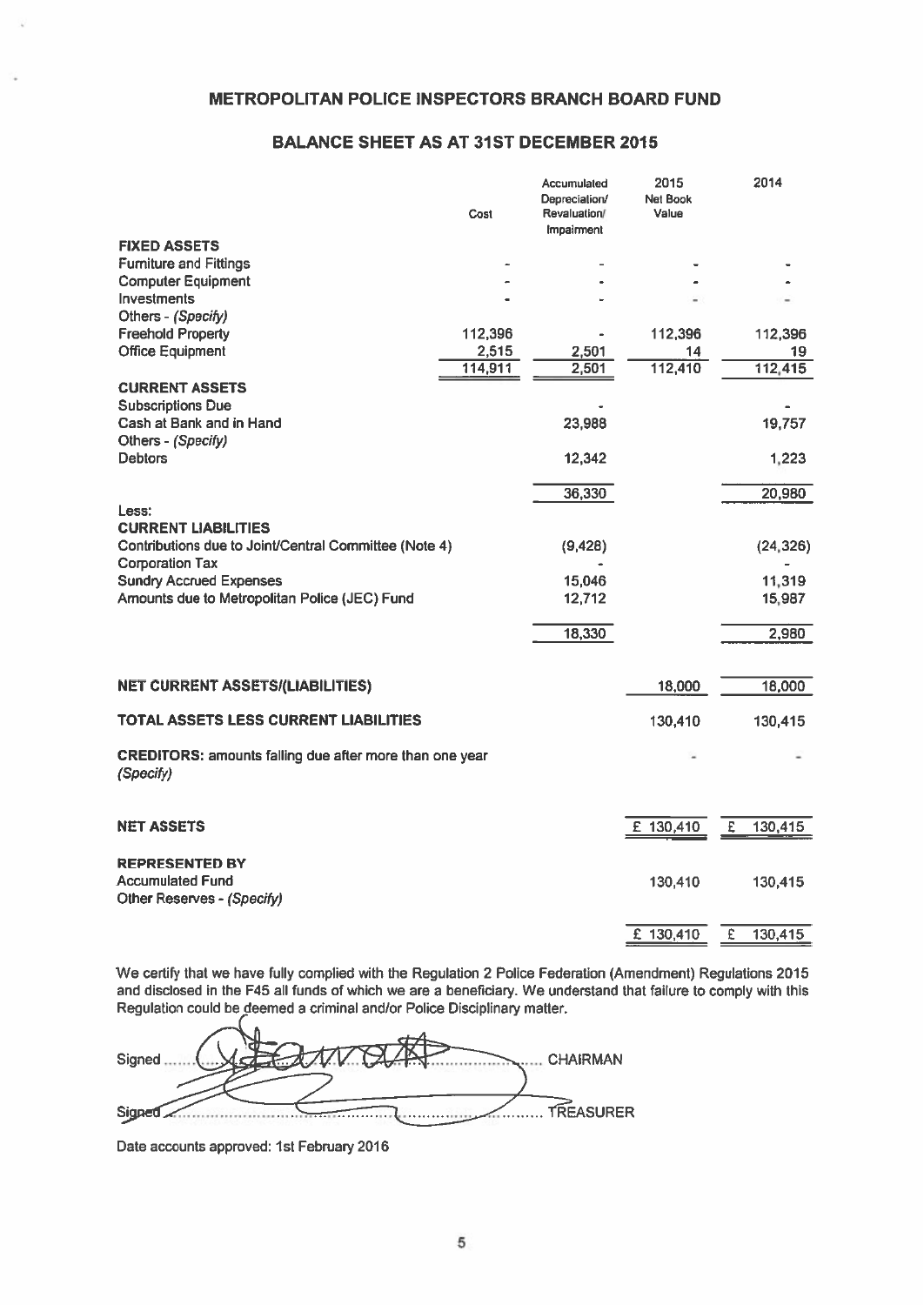# METROPOLITAN POLICE INSPECTORS BRANCH BOARD FUND NOTES TO THE FINANCIAL STATEMENTS FOR THE YEAR ENDED 31ST DECEMBER 2015

|    |                                                      | 2015                    | 2014         |
|----|------------------------------------------------------|-------------------------|--------------|
| 1. | <b>ADMINISTRATIVE EXPENSES</b>                       |                         |              |
|    | Advertising                                          |                         |              |
|    | <b>Annual Conference</b>                             | 6,546                   | 6,041        |
|    | <b>Audit and Accountancy Charges</b>                 | 2,268                   | 2,148        |
|    | <b>Bank Charges</b>                                  | 246                     | 315          |
|    | <b>Clerical Assistance and Social Security Costs</b> | $\bullet$               |              |
|    | <b>Computer Consumables</b>                          | 1,910                   | 831          |
|    | <b>Corporation Tax</b>                               |                         |              |
|    | Depreciation                                         | 5                       | 6            |
|    | Donations - (Specify)                                |                         |              |
|    | <b>Look Good Feel Better</b>                         | 1,000                   |              |
|    | <b>Police Rehabilitation Centre</b>                  | 1,000                   |              |
|    | <b>Teenage Cancer Trust</b>                          | 5,000                   |              |
|    | <b>RUC Widows Ties and Scarves</b>                   |                         | 1,086        |
|    | Honoraria                                            |                         |              |
|    | Insurance                                            |                         |              |
|    | <b>Meeting Expenses</b>                              | 1,126                   | 6,419        |
|    | <b>Official Publications</b>                         |                         |              |
|    | Out-of-Pocket Expenses                               |                         |              |
|    | Postage, Printing and Stationery                     | 13                      | 20           |
|    | <b>Repairs and Maintenance</b>                       | ×.                      |              |
|    | <b>Sundry Expenses</b>                               | 134                     | 340          |
|    | <b>Telephone Charges</b>                             | 436                     | 35           |
|    | <b>Travelling and Subsistence</b>                    | 1,257                   | 1,943        |
|    | Other Expenses - (Specify)                           |                         |              |
|    | Contribution to Metropolitan Police (JEC) Fund       | 97,276                  | 95,558       |
|    | <b>Legal and Professional</b>                        | 1,694                   | 370          |
|    | <b>Presentation Pieces</b>                           | 153                     | 52           |
|    | Projects                                             | (4,400)                 | 5,312        |
|    | <b>Testimonials</b>                                  | 4,000                   | 3,000        |
|    | Training                                             | 4,584                   | 676          |
|    | TOTAL AS PER INCOME AND EXPENDITURE ACCOUNT          | £ 124,248               | 124,152<br>£ |
|    |                                                      |                         |              |
|    |                                                      |                         |              |
|    | <b>1.1 OTHER INCOME</b>                              | 2015                    | 2014         |
|    |                                                      |                         |              |
|    | Bank Interest (gross)                                |                         |              |
|    | <b>Diminution on investments</b>                     |                         |              |
|    | Dividends received                                   |                         |              |
|    | <b>Donations received</b>                            |                         |              |
|    | Profits/(loss) from mailshots and commissions        |                         |              |
|    | Regulation 2c income                                 |                         |              |
|    | TOTAL AS PER INCOME AND EXPENDITURE ACCOUNT          | £                       | £            |
|    |                                                      | 2015                    | 2014         |
|    | 1.2 GAINS / (LOSSES)                                 |                         |              |
|    | Gain (loss) on investments                           |                         |              |
|    |                                                      |                         |              |
|    | TOTAL AS PER INCOME AND EXPENDITURE ACCOUNT          | $\overline{\mathbf{E}}$ | £            |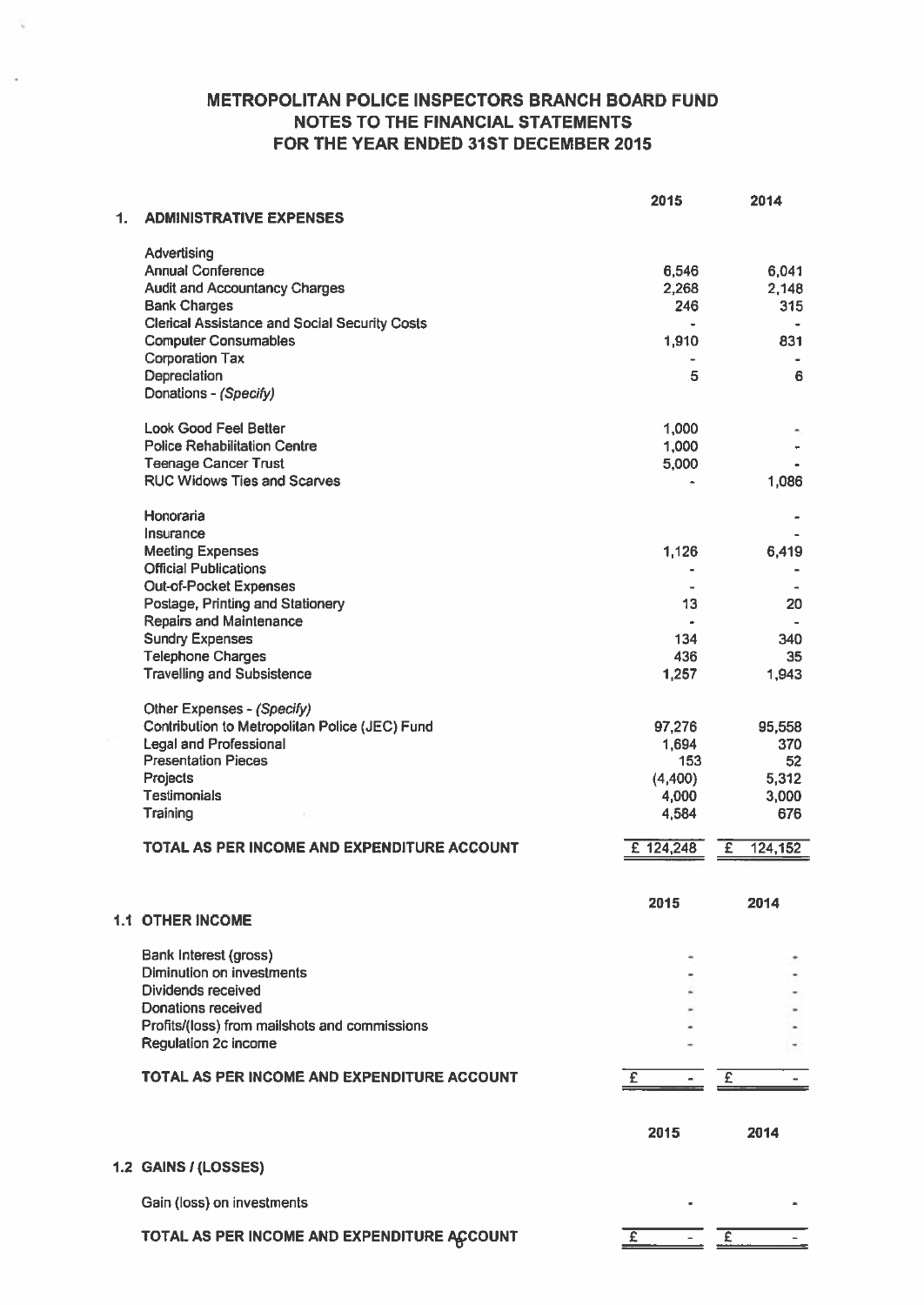# METROPOLITAN POLICE INSPECTORS BRANCH BOARD FUND NOTES TO THE FINANCIAL STATEMENTS FOR THE YEAR ENDED 31ST DECEMBER 2015

## 2. ACCOUNTING POLICIES

## A. Accounting Convention

The financial statements have been prepared under the historic cost convention.

#### B. Income

Income is primarily derived from subscriptions collected from the Funds members. Other income sources may include rental/investment income and income generated from providing member services.

## C. Expenditure

Expenditure is shown inclusive of Value Added Tax.

#### D. Depreciation

Depreciation has been calculated at rates required to write off the relevant assets over their anticipated lives.

The applicable annual rates are: Furniture and Fittings **Exercise 2018** — 15% reducing balance basis Computer Equipment **Example 25%** straight line basis Other Assets **25%** reducing balance basis Property - (Specify)

## E. Taxation

Provision is made for Corporation Tax in respect of the Fund's liability to taxation on investment income, capital gains and income derived from third party transactions.

## F. Investments (if applicable)

Investments are shown in the financial statements at cost less provision for impairment in value.

G. Other Policies - (Specify)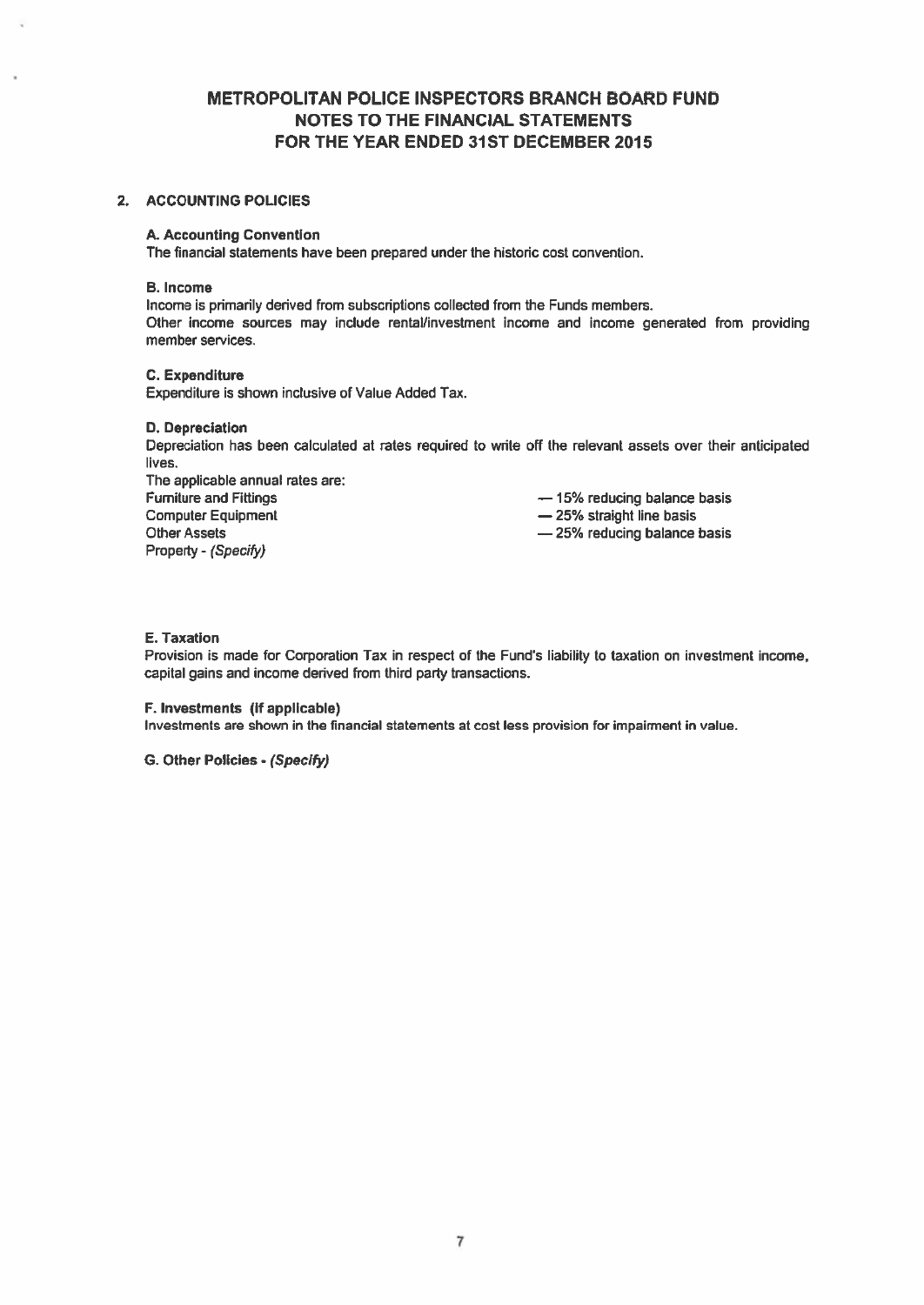# METROPOLITAN POLICE INSPECTORS BRANCH BOARD FUND NOTES TO THE FINANCIAL STATEMENTS FOR THE YEAR ENDED 31ST DECEMBER 2015

# 3. STATEMENT OF MANAGEMENT COMMITTEE'S RESPONSIBILITIES

Regulation 18(2) of The Police Federation Regulations (as amended) requires the Committee, in relation to Federation funds held by it, to keep accounts showing all monies received or paid out and to cause the financial statements for each year to be audited by an independent auditor. In causing the financial statements to be prepared, the Committee is required to:

- Select suitable accounting policies and apply them consistently.
- Make judgements and estimates that are reasonable and prudent.
- Ensure that the financial statements are prepared on the going concern basis unless it is appropriate to presume otherwise.

The Committee is responsible for keeping adequate accounting records and also is responsible for safe guarding the assets of the Fund and hence for taking reasonable steps for the prevention and detection of fraud and other irregularities.

## 4a. CONTRIBUTIONS DUE TOI(FROM) CENTRAL COMMITTEES (TO 31ST MARCH 2015)

|                   | 2015       | 2014      |
|-------------------|------------|-----------|
| <b>Constables</b> | ۰          | $\bullet$ |
| Sergeants         | $\bullet$  |           |
| Inspectors        | (150, 564) | (24, 326) |
|                   |            |           |
|                   | (150, 564) | (24, 326) |

# 4b. CONTRIBUTIONS DUE TO/(FROM) JOINT CENTRAL COMMITTEE (FROM 1ST APRIL 2015)

|                   | 2015         | 2014                         |
|-------------------|--------------|------------------------------|
| <b>Constables</b> | _____<br>۰   | $\equiv$                     |
| Sergeants         | ÷            | $\qquad \qquad \blacksquare$ |
| Inspectors        | 141,136      | ۰                            |
|                   |              |                              |
|                   | 141,136<br>£ | ີ<br>$\sim$                  |

## 5. CONTRIBUTING AND NON CONTRIBUTING MEMBERS AT 31ST DECEMBER 2015

|                  | No. of Contributing<br><b>Members</b> |       | No. of Non Contributing<br><b>Members</b> |      | Others*                      |      |
|------------------|---------------------------------------|-------|-------------------------------------------|------|------------------------------|------|
|                  | 2015                                  | 2014  | 2015                                      | 2014 | 2015                         | 2014 |
| Cadets           |                                       |       | ۰                                         |      |                              |      |
| Constables       |                                       |       |                                           |      | $\qquad \qquad \blacksquare$ | ۰    |
| Sergeants        |                                       |       |                                           |      |                              | ۰    |
| Inspectors/Chief |                                       |       |                                           |      |                              |      |
| Inspectors       | 1.540                                 | 1,494 | 17                                        | 5    | $\blacksquare$               |      |
|                  | 1.540                                 | 1,494 | 17                                        |      |                              |      |
|                  |                                       |       |                                           |      |                              |      |

\* This column refers to those members who are non contributors by virtue of receiving no pay, being on unpaid matemity leave or serving officers on career breaks. (JBB Circular 53/96 refers)

## 6. INVESTMENTS (if applicable)

|                             | <b>Cost Less Provision</b> |      | Market Value |        |
|-----------------------------|----------------------------|------|--------------|--------|
|                             | 2015                       | 2014 | 2015         | 2014   |
| <b>Equities</b>             |                            |      |              |        |
| <b>Fixed Interest Funds</b> |                            |      |              |        |
| <b>Unit Trusts</b>          |                            |      | ٠            | $\sim$ |
| Others - (Specify)          |                            |      |              |        |
|                             |                            |      |              |        |
|                             | ٠                          |      | $\bullet$    |        |